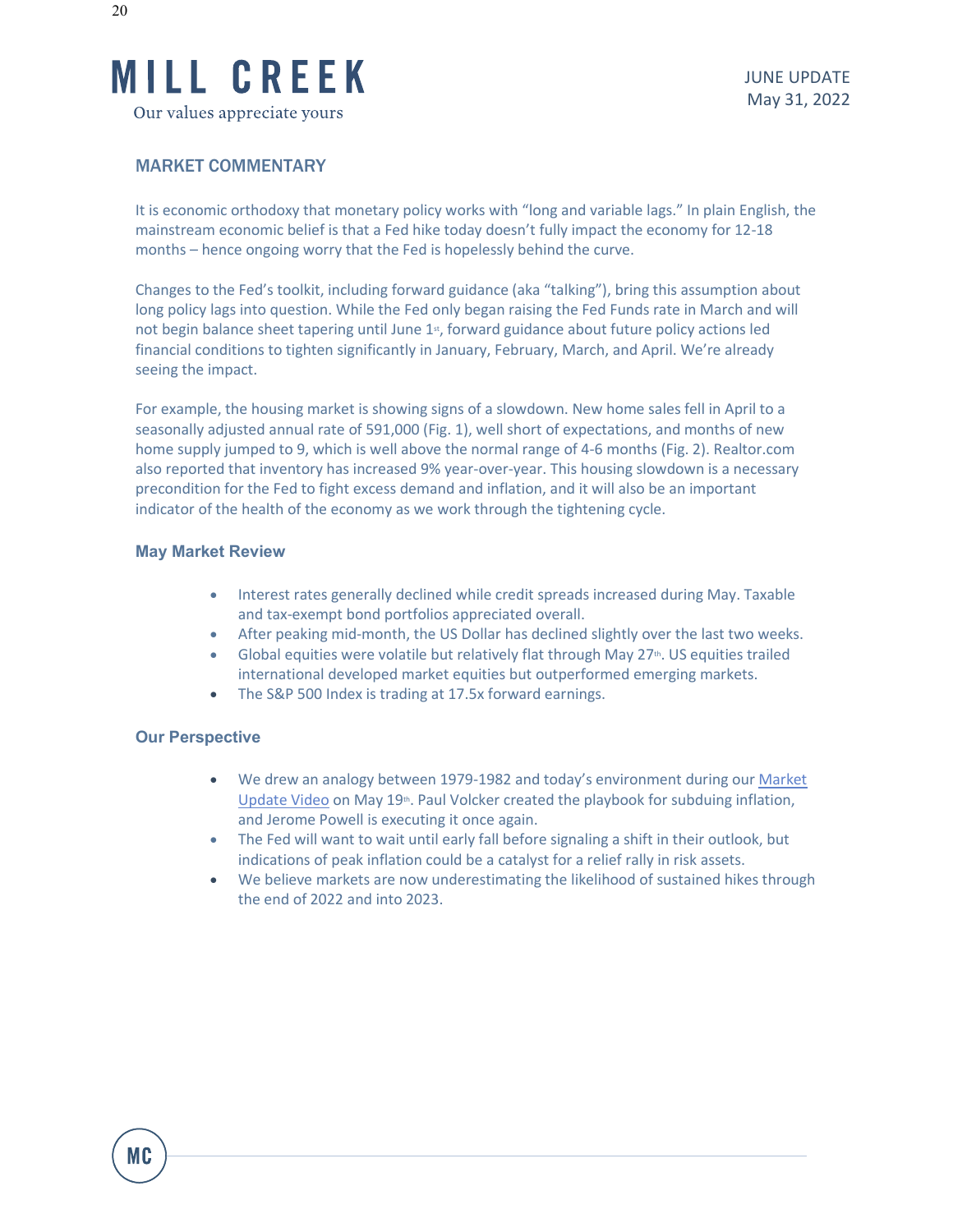

# **Fig. 1: New Home Sales**



*Source: Bloomberg, Mill Creek.*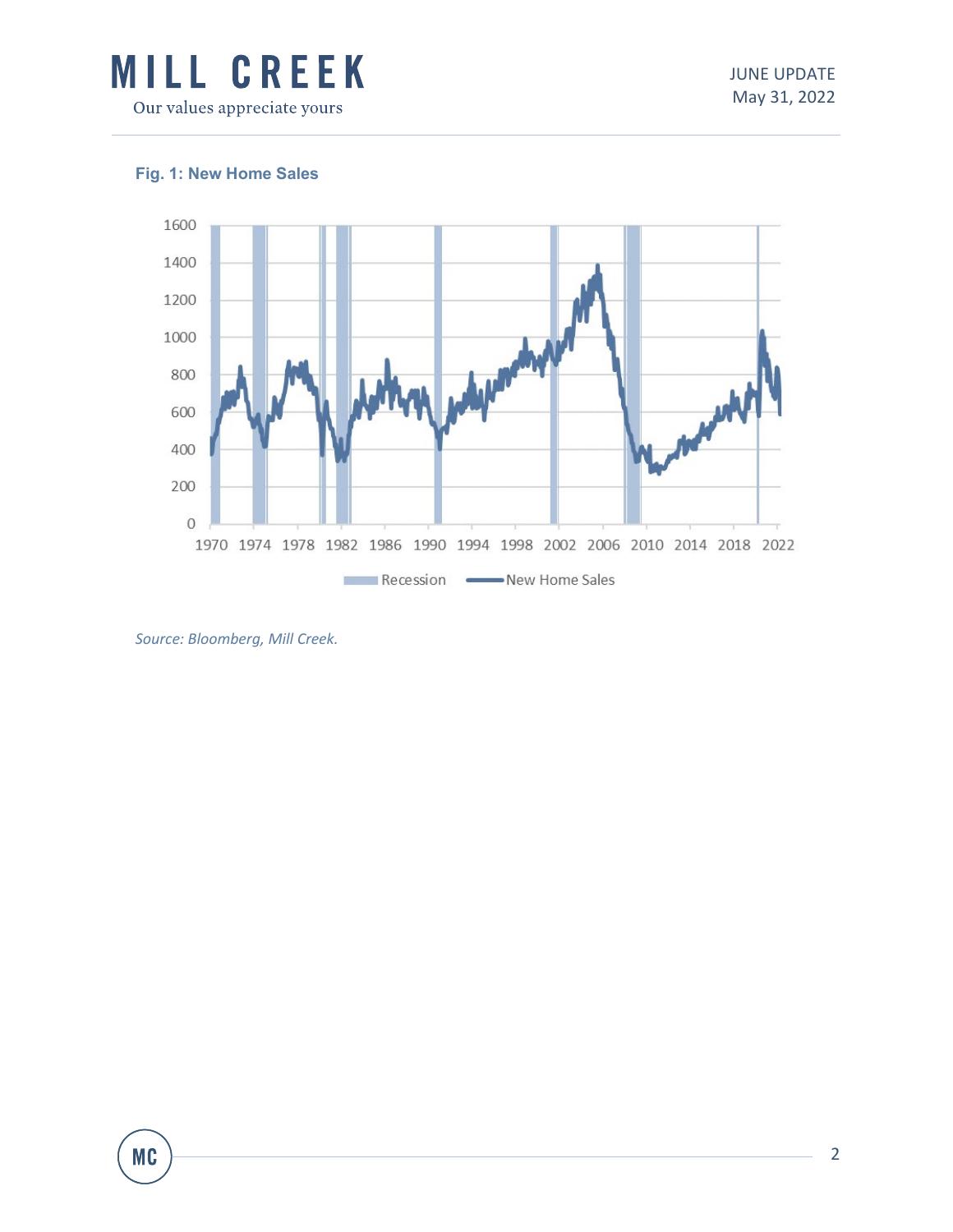



## **Fig. 2: Months of New Home Supply**

*Source: Bloomberg, Mill Creek.*

## QUICK LINKS

- [Global Small-Cap Stocks Present Attractive Opportunity for Investors](https://www.millcreekcap.com/wp-content/uploads/2022/05/Global-Small-Cap-Stocks-Present-Attractive-Opportunity-for-Investors-5.23.22.pdf)
- **[Behind the Curve](https://www.millcreekcap.com/wp-content/uploads/2022/05/Behind-the-Curve-5.16.22.pdf)**
- [Earnings Yields Better-Than-Expected Results](https://www.millcreekcap.com/wp-content/uploads/2022/05/Earnings-Season-Yields-Better-Than-Expected-Results-5.9.22-1.pdf)
- [May Update: Domestic Gross Panic?](https://www.millcreekcap.com/wp-content/uploads/2022/05/May-Update-Gross-Domestic-Panic-5.2.22.pdf)

#### *This week's contributor: Michael Crook, CAIA*

Any views expressed above represent the opinions of Mill Creek Capital Advisers ("MCCA") and are not intended as a forecast or guarantee of future results. This information is for educational purposes only. It is not intended to provide, and should not be relied upon for, particular investment advice. This publication has been prepared by MCCA. The publication is provided for information purposes only. The information contained in this publication has been obtained from sources that MCCA believes to be reliable, but MCCA does not represent or warrant that it is accurate or complete. The views in this publication are those of MCCA and are subject to change, and MCCA has no obligation to update its opinions or the information in this publication. While MCCA has obtained information believed to be reliable, MCCA, nor any of their respective officers, partners, or employees accepts any liability whatsoever for any direct or consequential loss arising from any use of this publication or its contents.